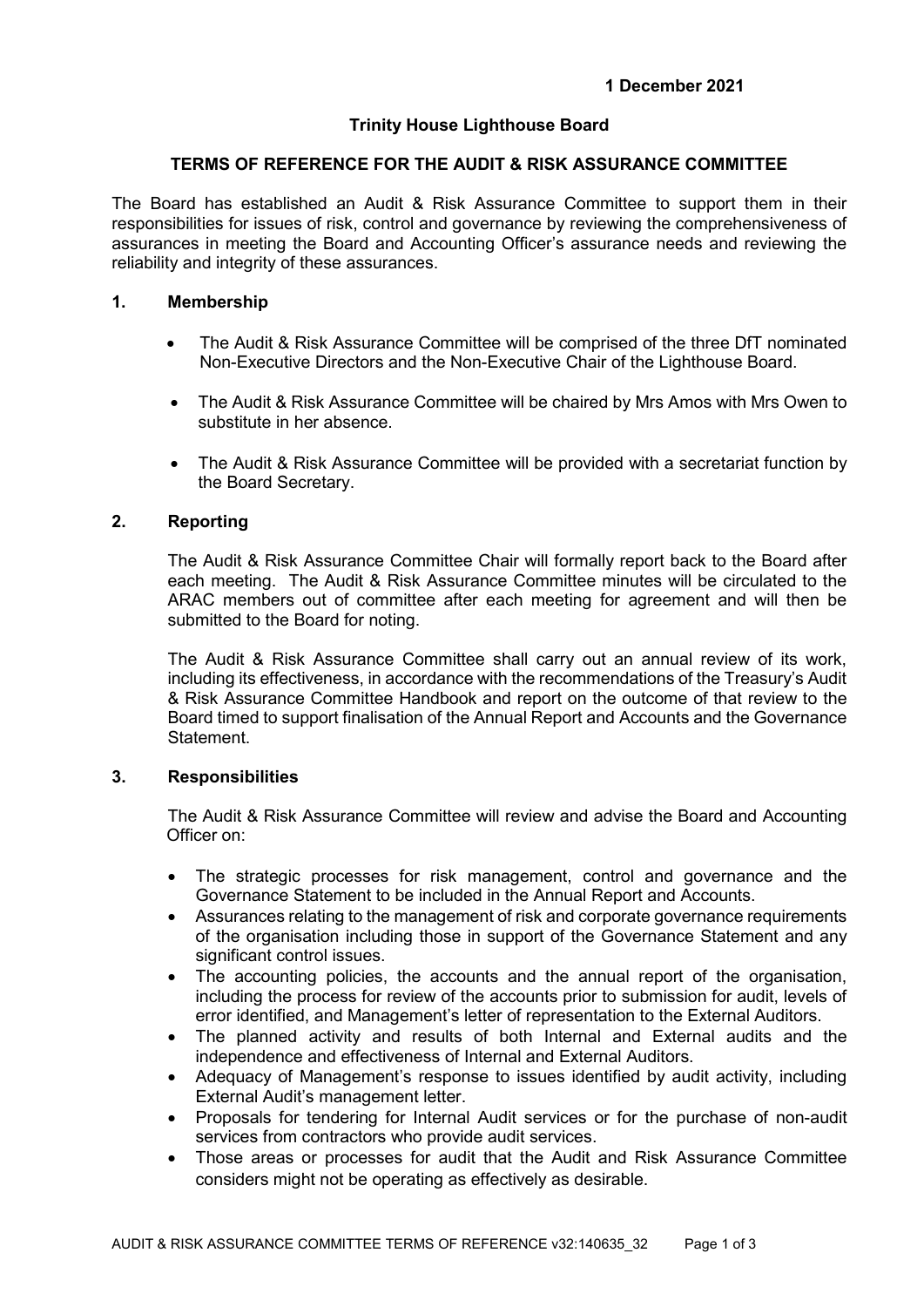The Audit & Risk Assurance Committee shall be responsible for ensuring arrangements are in place for compliance with the Public Interest Disclosure Act. It shall review annually the Counter Fraud Strategy including procedures for raising concerns about fraud, bribery and possible impropriety (whistle-blowing) and shall ensure that arrangements are in place for the proportionate and independent investigation of such matters and for appropriate followup action. It shall review the Register of Members' Interests and the Hospitality Register annually.

#### **4. Rights**

The Audit & Risk Assurance Committee may procure specialist skills, knowledge, experience and advice at the expense of the organisation subject to the budget therefor being agreed with the Board.

The Audit & Risk Assurance Committee Chair will attend the DfT Chairs of Audit Committee Forum (CACF) and have a right of access to the chairman of the DfT Group Audit Committee. In circumstances where the Audit & Risk Assurance Committee Chair considers that a significant Trinity House issue needs to be reported to the DfT's Group Audit Committee, this will be done after full discussion with the Lighthouse Board and/or the Lighthouse Board Chair and the Accounting Officer.

# **5. Access**

The Audit & Performance Manager, the Head of Internal Audit and the representative of External Audit will have free and confidential access to the Chair of the Audit & Risk Assurance Committee.

#### **6. Meetings**

- The Audit & Risk Assurance Committee will ordinarily meet three times a year normally in March, September and December. However, the Chair may convene additional meetings, as necessary.
- The Board or the Lighthouse Board Chair or the Accounting Officer may ask the Audit & Risk Assurance Committee to meet to discuss and provide advice on particular issues.
- A minimum of two members of the Audit & Risk Assurance Committee will be present for the meeting to be deemed quorate.
- Audit & Risk Assurance Committee meetings will normally be attended by the Chief Executive acting as Accounting Officer, the Director of Business Services, the Audit & Performance Manager, the Head of Internal Audit, a representative of External Audit and the Board Secretary / Head of Legal and Risk.
- The Audit & Risk Assurance Committee may ask any other officials of the organisation to attend to assist it with its discussions on any particular matter.
- An Executive Director will be invited periodically to brief the Committee on how he or she provides assurance to the Accounting Officer in terms of governance.
- The Audit & Risk Assurance Committee may ask any or all of those who normally attend but who are not members to withdraw to facilitate open and frank discussion of particular matters.
- Conflicts of interest shall be handled in accordance with the Code of Conduct and Best Practice for Lighthouse Board Members. Declarations of interest shall be a standing agenda item.

# **7. Information requirements**

The Audit & Risk Assurance Committee will be provided with: